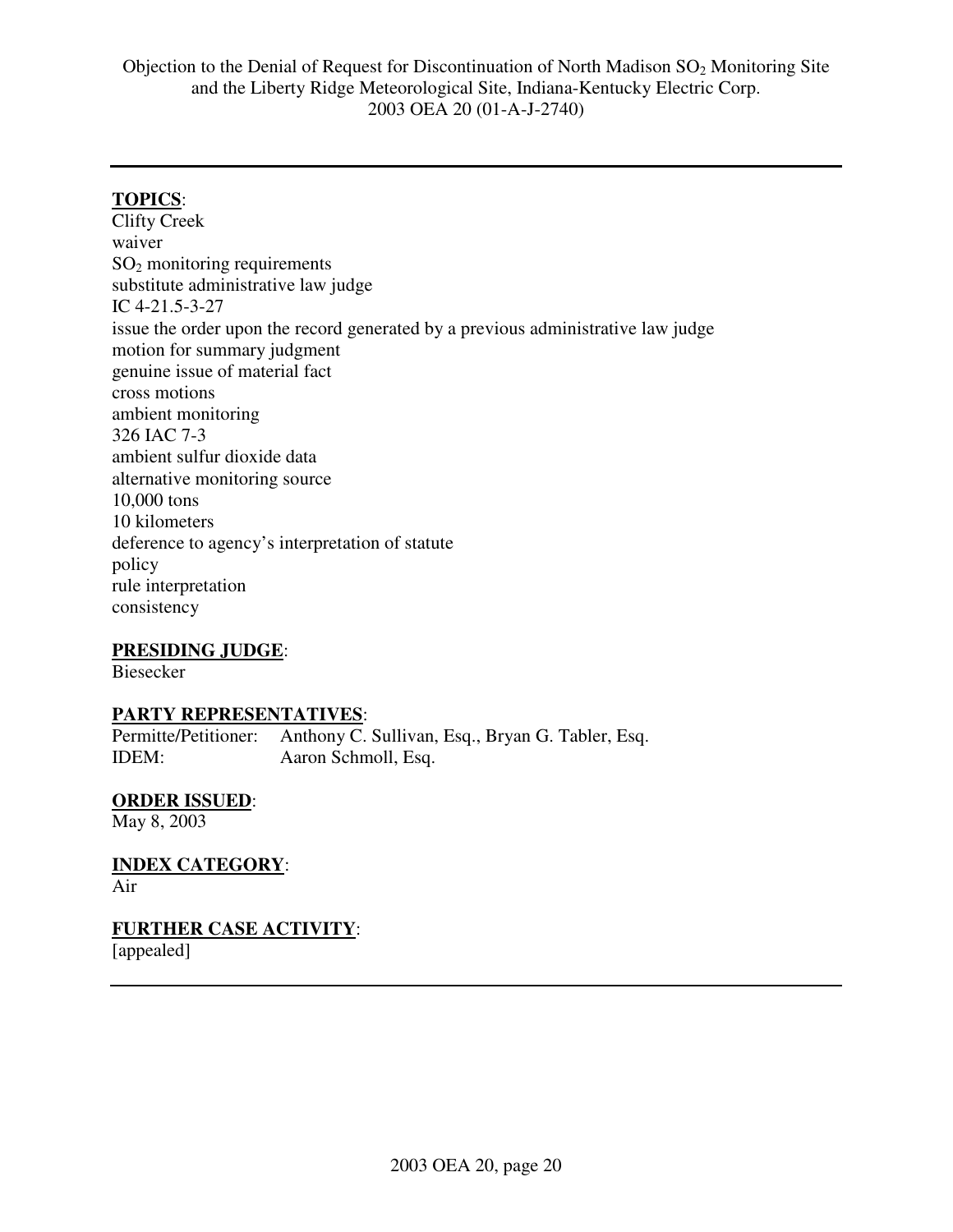| <b>STATE OF INDIANA</b>                                                                                                                                                                       | OF ENVIRONMENTAL    | <b>BEFORE THE INDIANA OFFICE</b> |
|-----------------------------------------------------------------------------------------------------------------------------------------------------------------------------------------------|---------------------|----------------------------------|
| <b>COUNTY OF MARION</b>                                                                                                                                                                       | <b>ADJUDICATION</b> |                                  |
| IN THE MATTER OF:                                                                                                                                                                             |                     |                                  |
| OBJECTION TO THE DENIAL OF REQUEST<br>FOR DISCONTINUATION OF NORTH MADISON<br>SO <sub>2</sub> MONITORING SITE AND THE LIBERTY<br>RIDGE METEOROLOGICAL SITE<br>INDIANA-KENTUCKY ELECTRIC CORP. |                     | ) CAUSE NO. 01 - A-J-2740        |
|                                                                                                                                                                                               |                     |                                  |

#### **FINAL ORDER GRANTING SUMMARY JUDGMENT**

#### **PROCEDURAL BACKGROUND**

On March 7, 2001, Indiana Kentucky Electric Corp. (IKEC) requested from the Indiana Department of Environmental Management (IDEM) a waiver of its SO2 monitoring requirements at its Clifty Creek facility. IDEM denied the request by letter dated May 15, 2001<sup>1</sup>.

On May 31, 2001, through counsel, IKEC filed a Petition for Administrative Review of IDEM's denial, alleging that the denial was arbitrary and capricious and inconsistent with past agency practice and applicable law.

Both parties moved for summary judgment and in a decision dated August 2, 2002, Chief Environmental Law Judge Wayne Penrod (ELJ Penrod) granted IDEM's motion for summary judgment and denied IKEC's motion.

On August 2, 2002, IKEC filed its motion to reconsider and vacate the order granting summary judgment in favor of IDEM. In an order dated August 15, 2002, ELJ Penrod granted IKEC's motion and vacated August  $2<sup>nd</sup>$  order and set a September 6, 2002 deadline for filing supplemental briefs. The parties filed their briefs in a timely manner.

Effective on or about April 1, 2003, ELJ Penrod retired from his position as Director and Chief Environmental Law Judge without issuing a reconsidered ruling on the pending summary judgment motions. The undersigned was appointed Interim Acting Environmental Law Judge and assumed responsibility for former ELJ Penrod's assigned matters until the appointment of a permanent successor.

<sup>&</sup>lt;sup>1</sup> One of the grounds IDEM alleged as a basis for its denial was IKEC's failure to include air quality dispersion modeling data with its waiver request, although IKEC argues that this information had been provided to IDEM in the past and was readily available to them. This ruling does not require that we reach a decision on that point and it is therefore not addressed.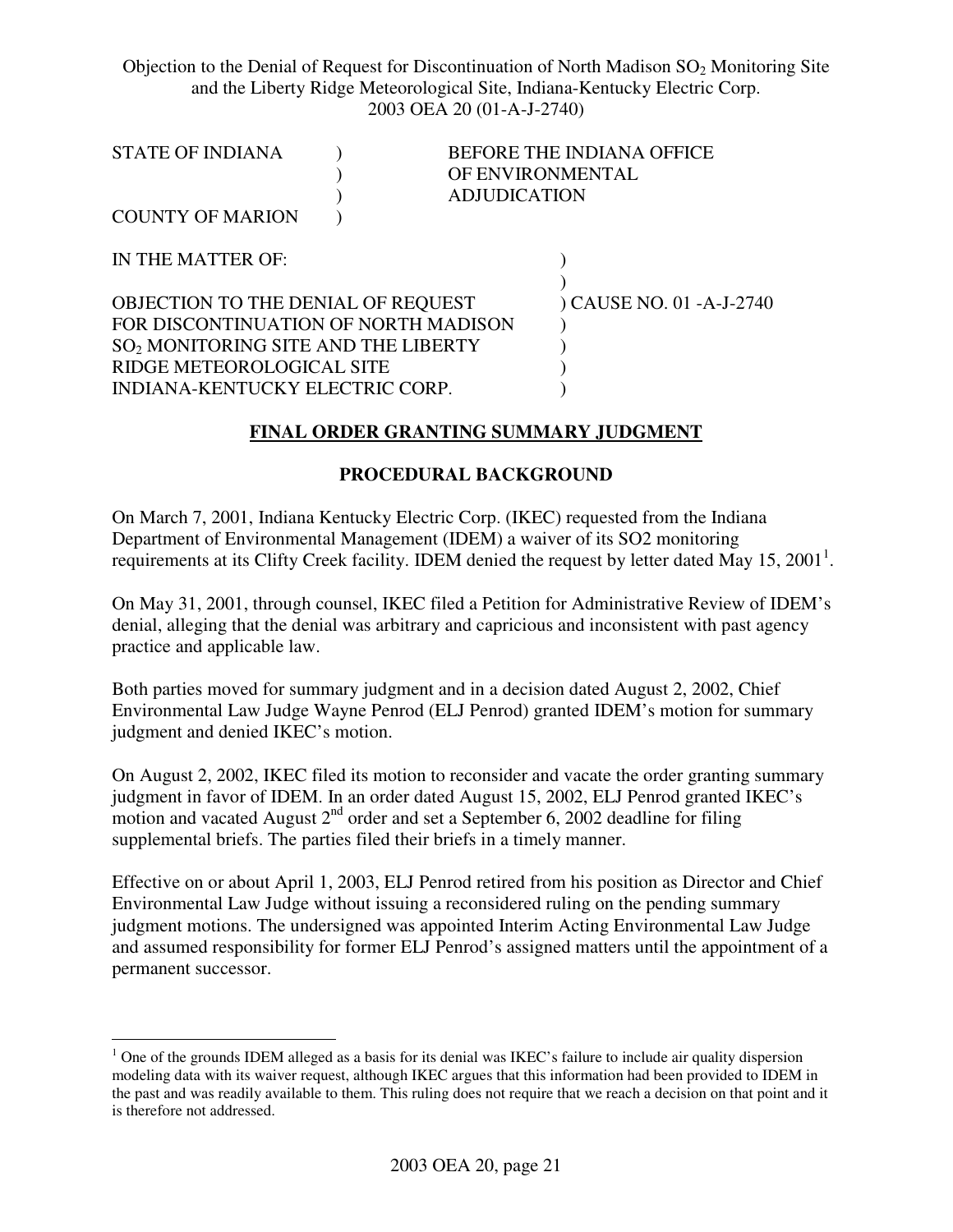This decision is issued under the authority of IC 4-21.5-3-27(e): "A substitute administrative law judge may issue the order under this section upon the record that was generated by a previous administrative law judge."

## **JURISDICTION AND STANDARD OF REVIEW**

The Indiana Office of Environmental Adjudication (OEA) has jurisdiction over this matter pursuant to IC 4-21.5-7-3 and has the authority to issue an order of summary judgment pursuant to IC 4-21.5-3-23.

Summary judgment is proper "to terminate litigation about which there is no factual dispute and which may be determined as a matter of law." United Farm Bureau Mutual Insurance Co. v. Schult, 602 N.E. 2d 173, 174 (Ind. App. Dist 1 1992). A grant of summary judgment requires that the evidence show no genuine issue of material fact exists and the moving party is entitled to judgment as a matter of law. Ind. Trial Rule 56(C); Ind. Dept. of Environmental Management v. Medical Disposal Services, Inc. 729 N.E.2d 577, 579 (Ind. 2000). Cross motions for summary judgment do not alter this standard. State Farm Fire & Casualty Company v. Garrett. 783 N.E.2d 329, 332 (Ind. App. 2003).

From the affidavits and exhibits offered in this proceeding, there are no undisputed material facts and summary judgment is appropriate. The OEA makes the following findings of fact and conclusions of law:

# **FINDINGS OF FACT**

- 1. If appropriate, any finding of fact made herein shall also be considered a conclusion of law and any conclusion of law shall be considered a finding of fact.
- 2. The Clifty Creek power plant emits in excess of 10,000 tons of S02 per year. In the year 2000, the facility's annual emissions were 42,673 tons and in 2001, the emissions were 39,164 tons. Exhibits 2 and 5 to the IKEC Motion for Summary Judgment, filed May 31, 2002 (the IKEC Motion); Affidavit of Donald Fulkerson, paragraph 13, attached as Exhibit 1 to IKEC's Response to the IDEM Motion, filed July 1, 2002. (IKEC Response).
- 3. IDEM has previously granted waivers allowing the removal of all S02 monitors associated with the Clifty Creek plant, expect for the subject monitor, North Madison.<sup>2</sup> IKEC Admissions 3,4 and 6, attached to IDEM's Motion for Summary Judgment, filed May 31, 2002. (IDEM Motion); IKEC Exhibit 1 to the IKEC Motion.

<sup>&</sup>lt;sup>2</sup> There is some discrepancy on the number of monitors at Clifty Creek that have been removed. IKEC's original waiver letter (Exhibit 1 to the IK.EC Motion) specifies that total of four S02 monitors. Mr. Fulkerson's Second Affidavit and IKEC Admission 6 state that IKEC formerly operated six S02 monitors.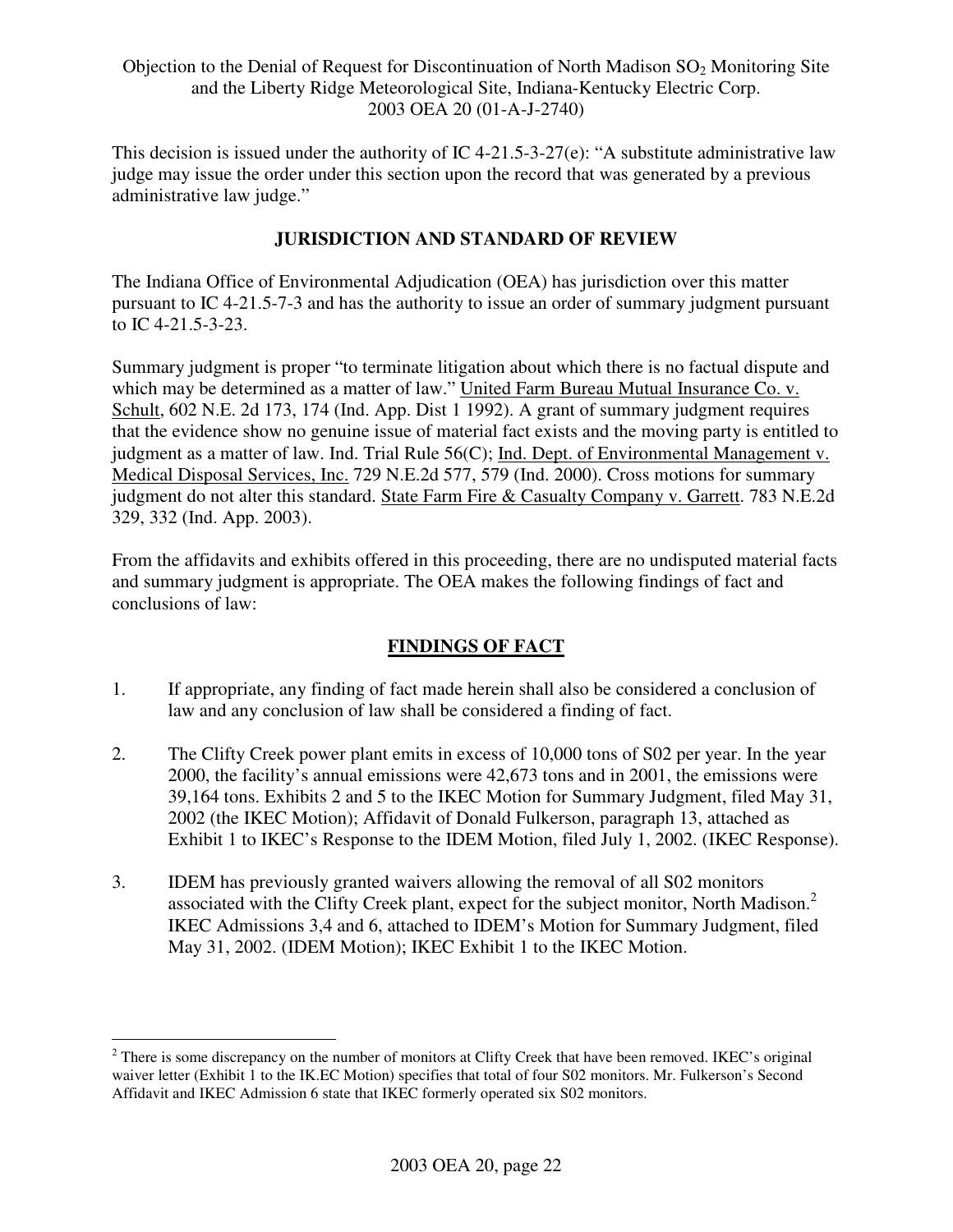- 4. The only S02 monitoring station and the only meteorological monitor that IKEC operates at Clifty Creek are the subject monitors. IKEC Admissions 3 and 4, attached to the IDEM Motion.
- 5. The closest S02 monitor to the Clifty Creek plant is located approximately 64 kilometers (40 miles) away at the Tanner's Creek facility operated by American Electric Power Service Corporation. IKEC Admissions 3,4,7,8 and Affidavit of Dick Zeiler, paragraph 13, attached to the IDEM Motion.
- 6. IDEM requires ambient monitoring for purposes of 326 IAC 7-3 to be located no more than ten (10) kilometers from the source of the S02 emissions. Affidavit of Dick Zeiler, paragraph 11, attached to the IDEM Motion.
- 7. There is no way to obtain actual ambient sulfur dioxide data other than operating ambient sulfur dioxide monitors. Affidavit of Donald Fulkerson, paragraph 17, attached as Exhibit 1 to the IKEC Response.
- 8. S02 emissions from IKEC have steadily fallen during the past decade. IKEC's emissions are currently at approximately 15% of the S02 emission levels approved in 1988. Affidavit of Donald Fulkerson, paragraphs 13-15, attached as Exhibit 1 to the IKEC Response.
- 9. In the past IDEM has granted several waivers allowing facilities to close S02 monitoring stations. With one exception (discussed in the next paragraph), the waivers have been granted when either an alternative monitoring source was in the vicinity or when the facility emitted less than 10,000 tons of S02 annually. In the latter circumstance, the small facility would, presumably, not even be subject to the terms of S02 monitoring under 326 IAC 7-3. Exhibits 9,10 and 11 to the IKEC Motion.
- 10. In the case of the Pritchard station waiver, there is no evidence that an alternative monitoring site was located within 10 kilometers of the emission source. However, at the time the waiver request was made, Pritchard emitted less than 10,000 tons of S02 annually. Their waiver request projected that the 1997 emissions would be 10,997 tons, just slightly over the threshold for the ambient monitoring requirement. As of 2000, the Pritchard station emits 17,663 tons of S02, an emission level that is less than half that of the Clifty Creek facility. Exhibits 5 and 14 to the IKEC motion.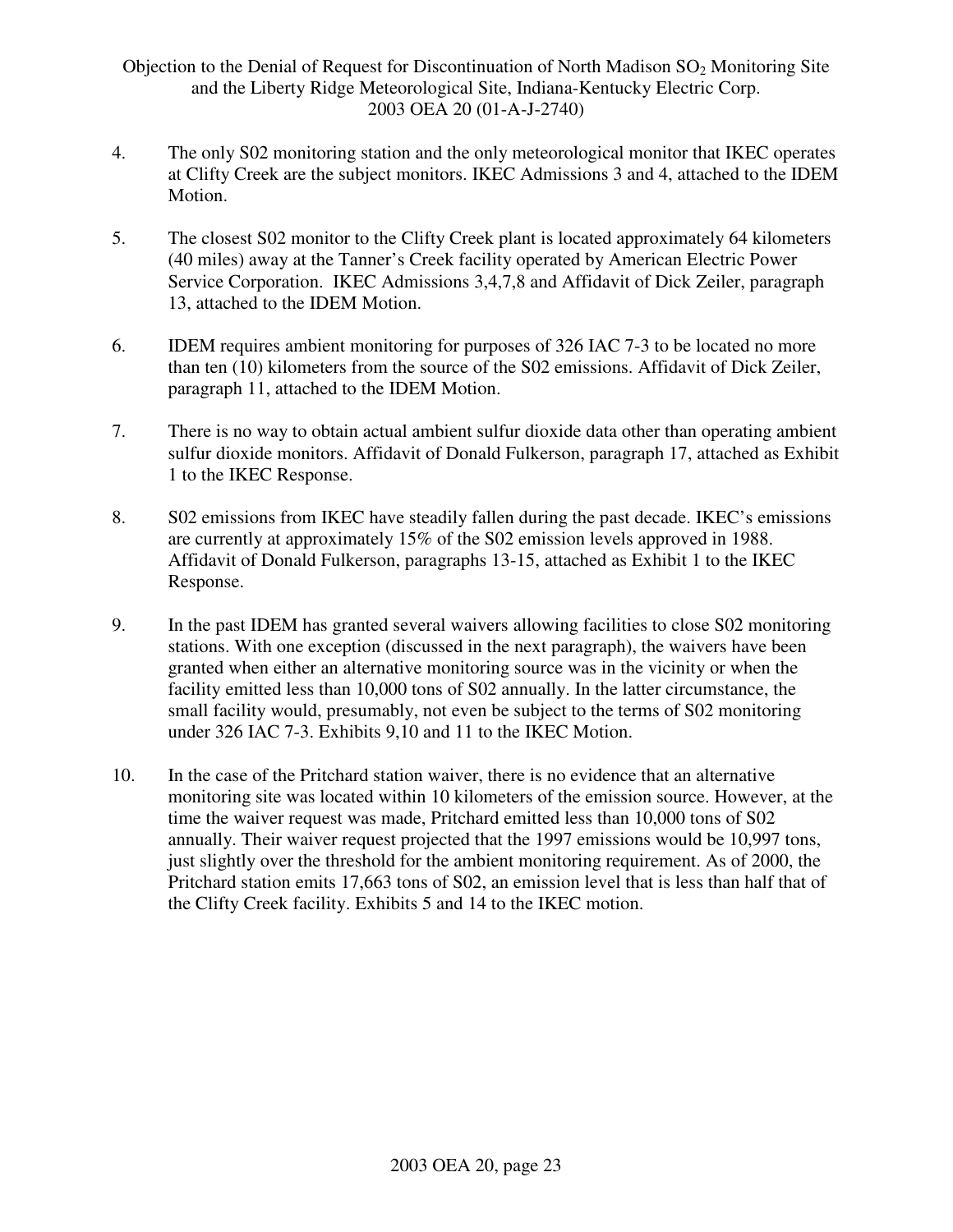### **CONCLUSIONS OF LAW**

- 1. The Clifty Creek facility is subject to the monitoring requirements of 326 IAC 7-3-1 and 2 because it emits more than 10,000 tons of sulfur dioxide annually.
- 2. IDEM may grant waivers of the monitoring requirement pursuant to 326 IAC 7-3-2(d) which reads as follows:

A source owner or operator may petition the commissioner for an administrative waiver of all or some of the requirements of this section if such owner or operator can demonstrate that ambient monitoring is unnecessary to determine continued maintenance of the sulfur dioxide ambient air quality standards in the vicinity of the source. The demonstration shall address uncertainties in any air quality dispersion models used in the demonstration and shall address the adequacy of any existing monitoring data to characterize the worst-case ambient concentrations in the vicinity of the source. A waiver shall be effective upon written approval by the commissioner. The commissioner may establish conditions in the approval of a waiver to assure compliance with the provisions of this article. Failure to continuously meet the requirements for obtaining a waiver or failure to comply with any condition contained in the approval of a waiver shall render void any waiver issued.

- 3. Courts and, by extension, administrative adjudicatory agencies, must give considerable deference to an agency's interpretation of the statute it is charged with enforcing. Peabody Coal Company v. IDNR, 606 N.E.2d 1306 (Ind. App. 1992); Jones v. Review Bd. Of Indiana Employment Sec. Div. 508 N.E.2d 1322 (Ind. App. 1987). (An agency's interpretations of the statute are to be afforded great weight and are not to be disturbed so long as they have a rational basis.)
- 4. IKEC argues that IDEM has imposed an irrational interpretation on the waiver rule and therefore should be accorded no such deference. IKEC argues that the statute clearly anticipates the possibility that all ambient monitoring stations could be eliminated in a vicinity so that no entity has any ambient monitoring responsibility. Yet IDEM's interpretation fails to allow for the possibility that "all" of a source's ambient S02 monitors could be eliminated. Because, IKEC argues, IDEM refuses to allow any substitute for actual ambient air monitors as a way to determine continued maintenance, IKEC could never obtain a waiver of **all of** its monitors in the Clifty Creek vicinity because it could never demonstrate that ambient monitoring is unnecessary.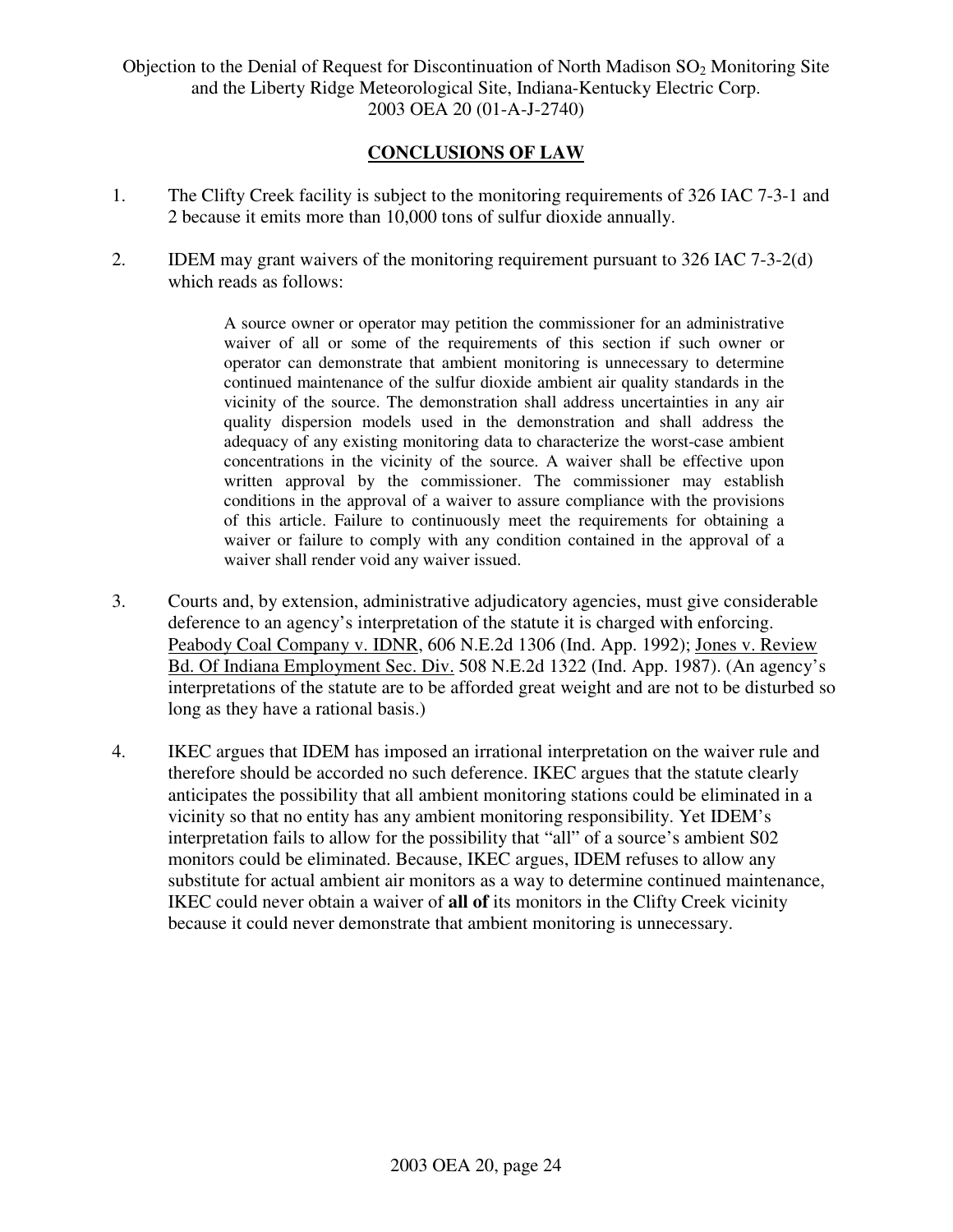5. The rule is simply not as unambiguous in its language as IKEC believes and the sentence in question is susceptible of multiple interpretations. Both parties have, by implication, inserted additional language into the operative sentence, in order to clarify the meaning that each endorses:

> IKEC: A source owner or operator may petition the commissioner for an administrative waiver of all or some of the requirements of this section if such owner or operator can demonstrate that ambient monitoring **[from any source or facility]** is unnecessary to determine continued maintenance of the sulfur dioxide ambient air quality standards in the vicinity of the source.

> IDEM: A source owner or operator may petition the commissioner for an administrative waiver of all or some of the requirements of this section if such owner or operator can demonstrate that ambient monitoring **[by the source owner or operator seeking the waiver]** is unnecessary to determine continued maintenance of the sulfur dioxide ambient air quality standards in the vicinity of the source.

The IKEC interpretation anticipates that some alternative measuring structure or data source will substitute for ambient monitoring. The IDEM interpretation assumes that ambient monitoring is needed for continuous maintenance but that any individual source may be excused from the duty, provided that some entity performs the function.

- 6. Although it is unlikely that IKEC will exceed the S02 limits imposed upon it, and indeed, has listed several safeguards to assure that their own emissions are within the required limits, ambient air monitoring has a broader goal than policing IKEC emissions. It monitors the air quality in the entire vicinity, including sources that are independent of and beyond the control of IKEC. Even if we assume that IKEC's past practice is a perfect indicator of its own future emissions conduct, IKEC cannot predict the future of other S02 sources. Both parties agree that the only way to monitor actual ambient air quality is through actual monitoring. The rule imposes a duty that monitoring for continuance maintenance be performed.
- 7. IDEM's policy for requiring that S02 monitoring sites be located within 10 kilometers of the emission source is consistent with the EPA rules for ambient S02 monitoring found in 40 CFR Part 58, Appendix D.
- 8. The IDEM interpretation of the rule, which requires that IKEC continue to operate its Clifty Creek monitoring station, in that it is the sole entity that performs this function in the vicinity, is a reasonable one.